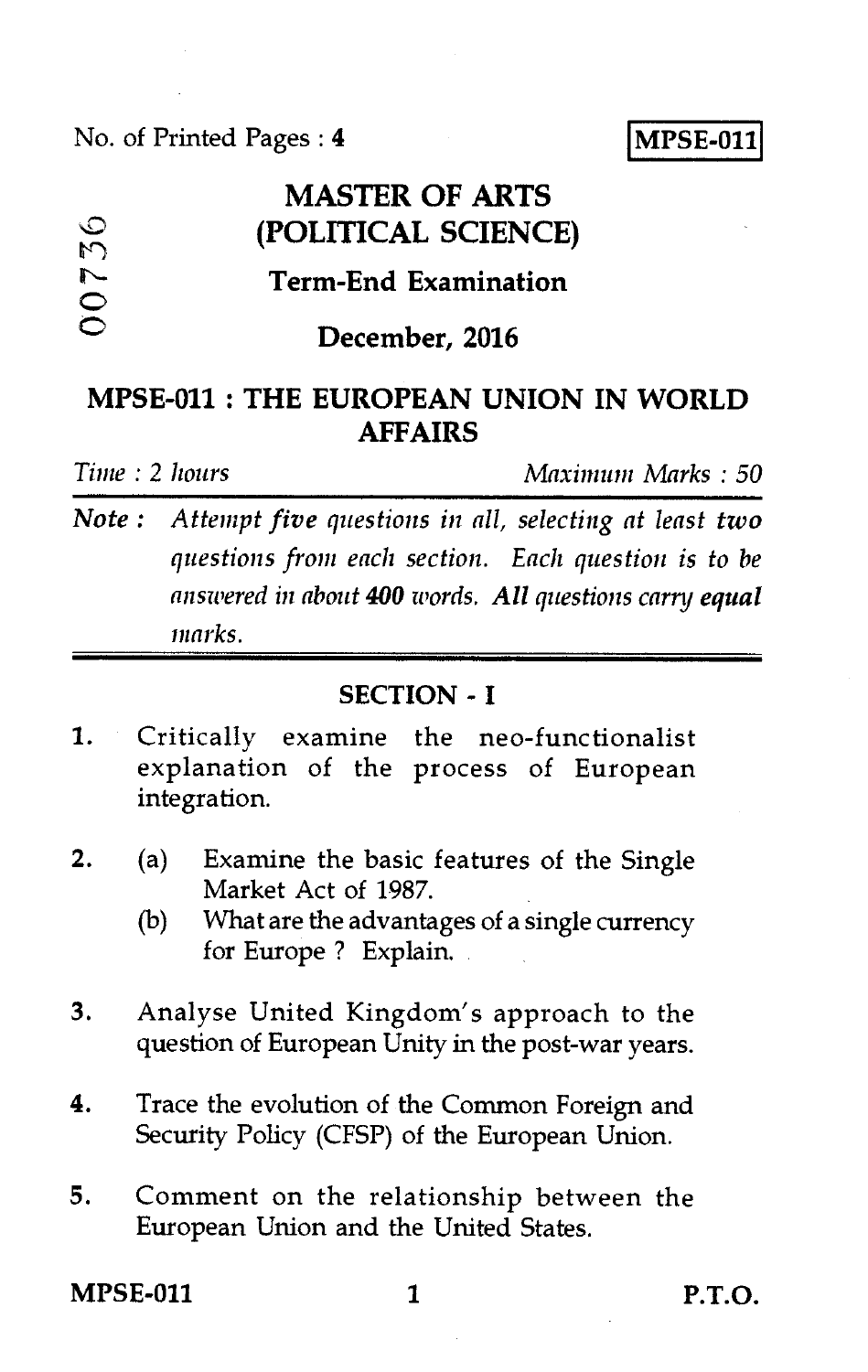#### **SECTION - II**

- 6. Discuss the problems and prospects of India-European Union relations.
- 7. Analyse the objectives of the European Unions Development Cooperation Policy within the framework of the WTO.
- 8. Describe the different stages in the enlargement of the European Union.
- 9. The objectives and processes of regionalism in Europe and South Asia differ considerably. Comment.
- 10. Describe the different stages in the Economic and Monetary Union in Europe.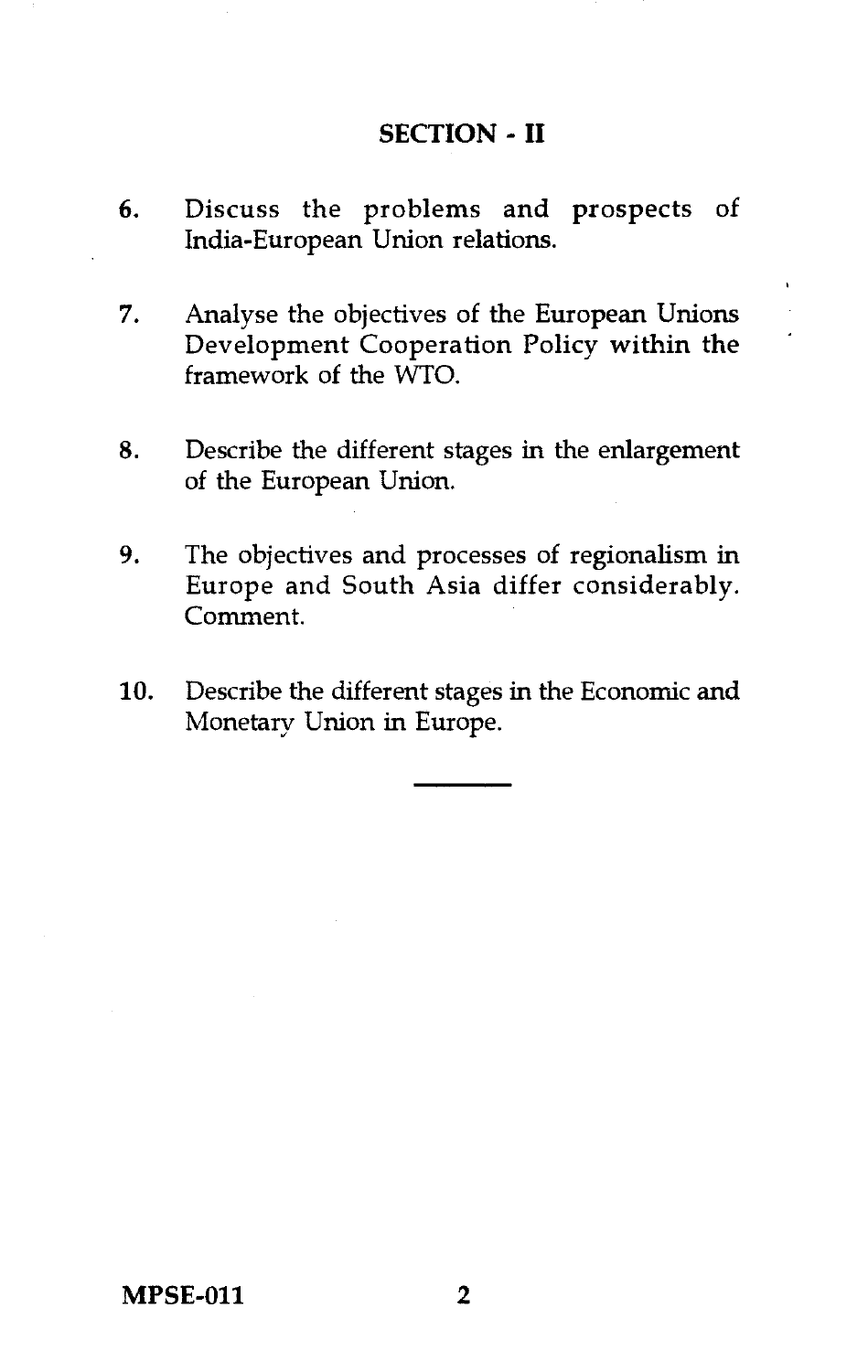एम.पी.एस.ई.-011

# स्नातकोत्तर उपाधि कार्यक्रम ( राजनीति शास्त्र ) सत्रांत परीक्षा दिसम्बर, 2016

एम.पी.एस.ई.-011: विश्व मामलों में यूरोपियन यूनियन

समय : 2 घण्टे अधिकतम अंक : 50 टिप्पणी : कुल पाँच प्रश्नों के उत्तर दें, प्रत्येक अनुभाग में से कम से कम दो प्रश्न चुनते हुये। प्रत्येक प्रश्न का उत्तर लगभग 400 शब्दों में दें । सभी प्रश्नों के अंक समान हैं।

# अनुभाग - I

- यरोयपिन एकीकरण की प्रक्रिया की neo-functionalist  $1.$ व्याख्या का आलोचनात्मक परीक्षण करें।
- 1987 के एकल बाज़ार अधिनियम के मूल लक्षणों का  $(a)$  $2.$ परीक्षण करें।
	- $(b)$ यूरोप के लिए एकल मुद्रा (currency) के क्या लाभ हैं? व्याख्या करें।
- द्वितीय विश्व युद्ध पश्चात् वर्षौं में यूरोपियन एकता के प्रति 3. United Kingdom के दृष्टिकोण का विश्लेषण करें।
- यूरोपियन यूनियन की समान विदेश और सुरक्षा नीति (CFSP) 4. के क्रमतर विकास को रेखांकित करें।

**MPSE-011** 

**P.T.O.**